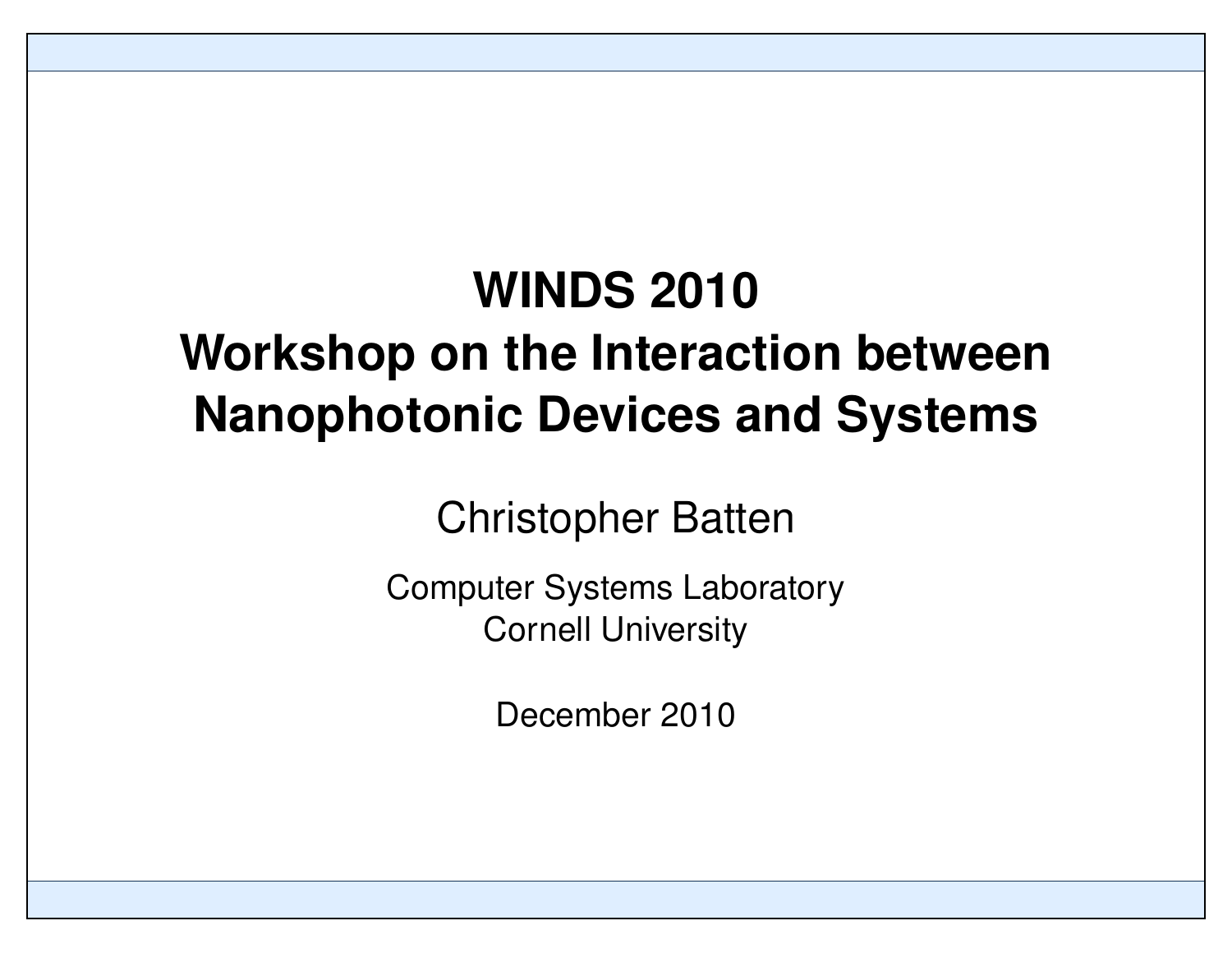### **Recent Nanophotonic Device-Level Work**

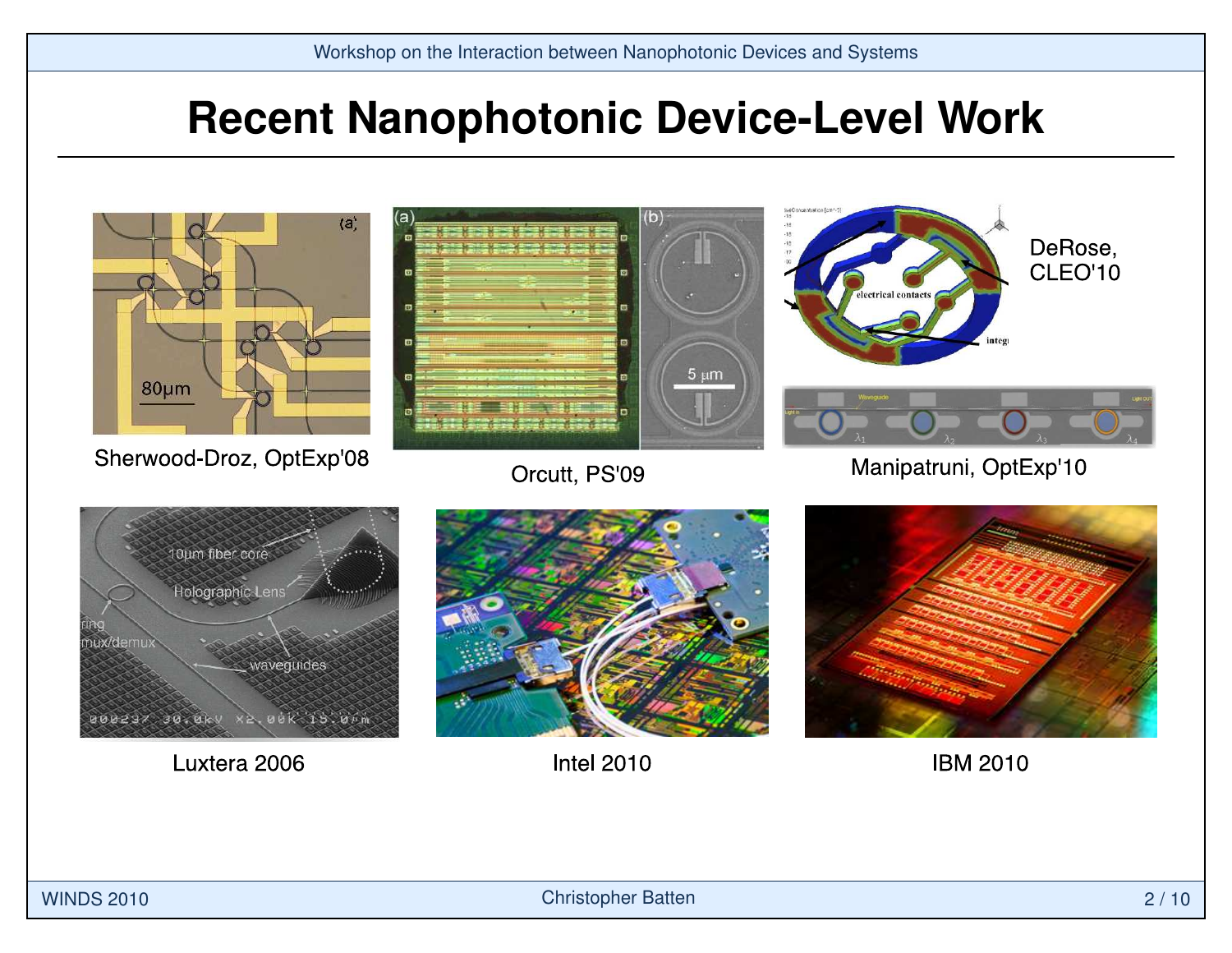### **Recent Nanophotonic System-Level Work**

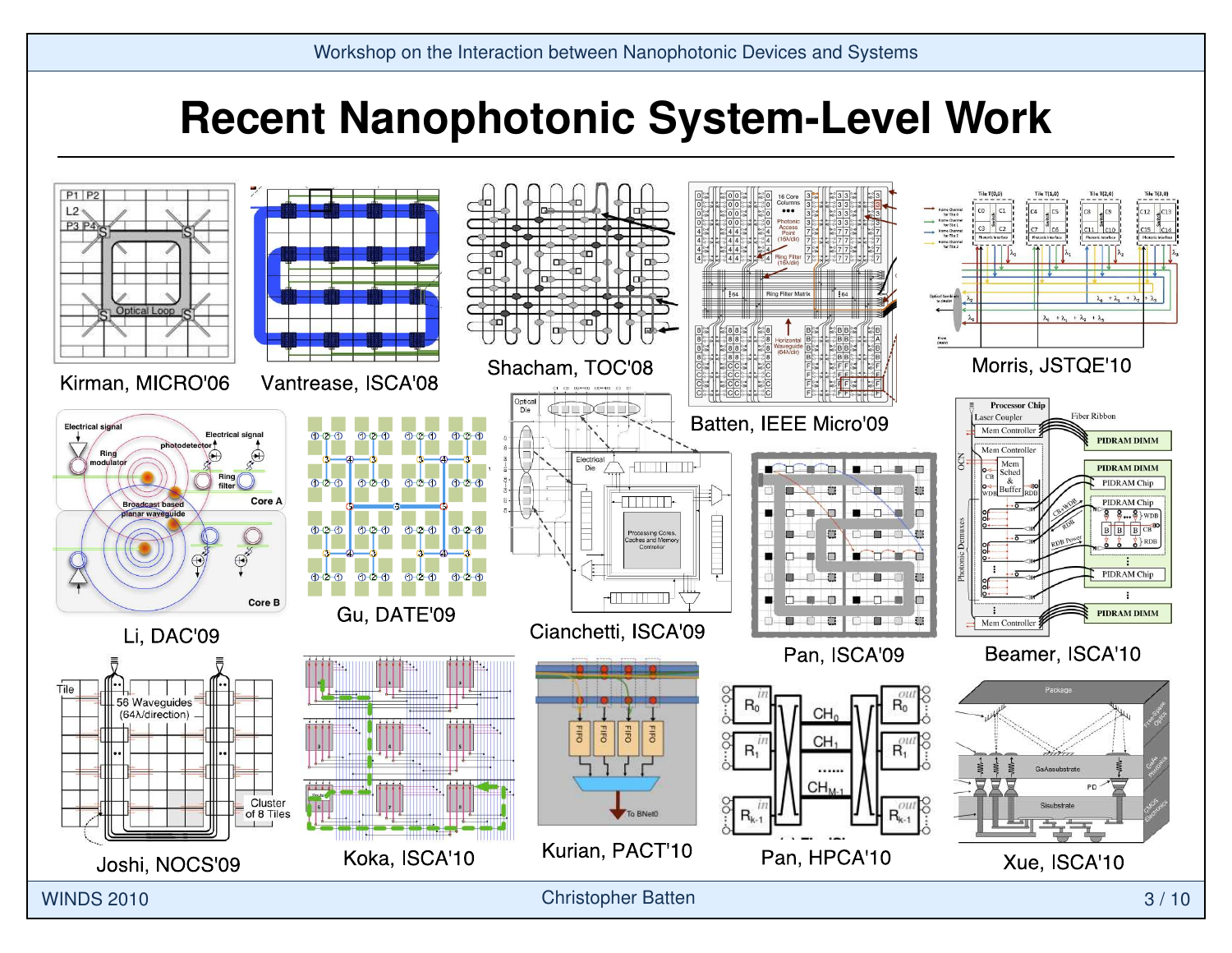# **Honeymoon Period of Nanophotonic System-Level Research**



- Drove excitement in system-level community about this technology
- Illustrated potential benefit albeit with projected device parameters
- $\blacktriangleright$  Less emphasis on practical issues required to really achieve these benefits
	- $\triangleright$  Transceiver circuits
	- $\triangleright$  Clocking
	- . Off-chip laser design
	- . Thermal tuning
	- **Manufacturing**
	- . Reliability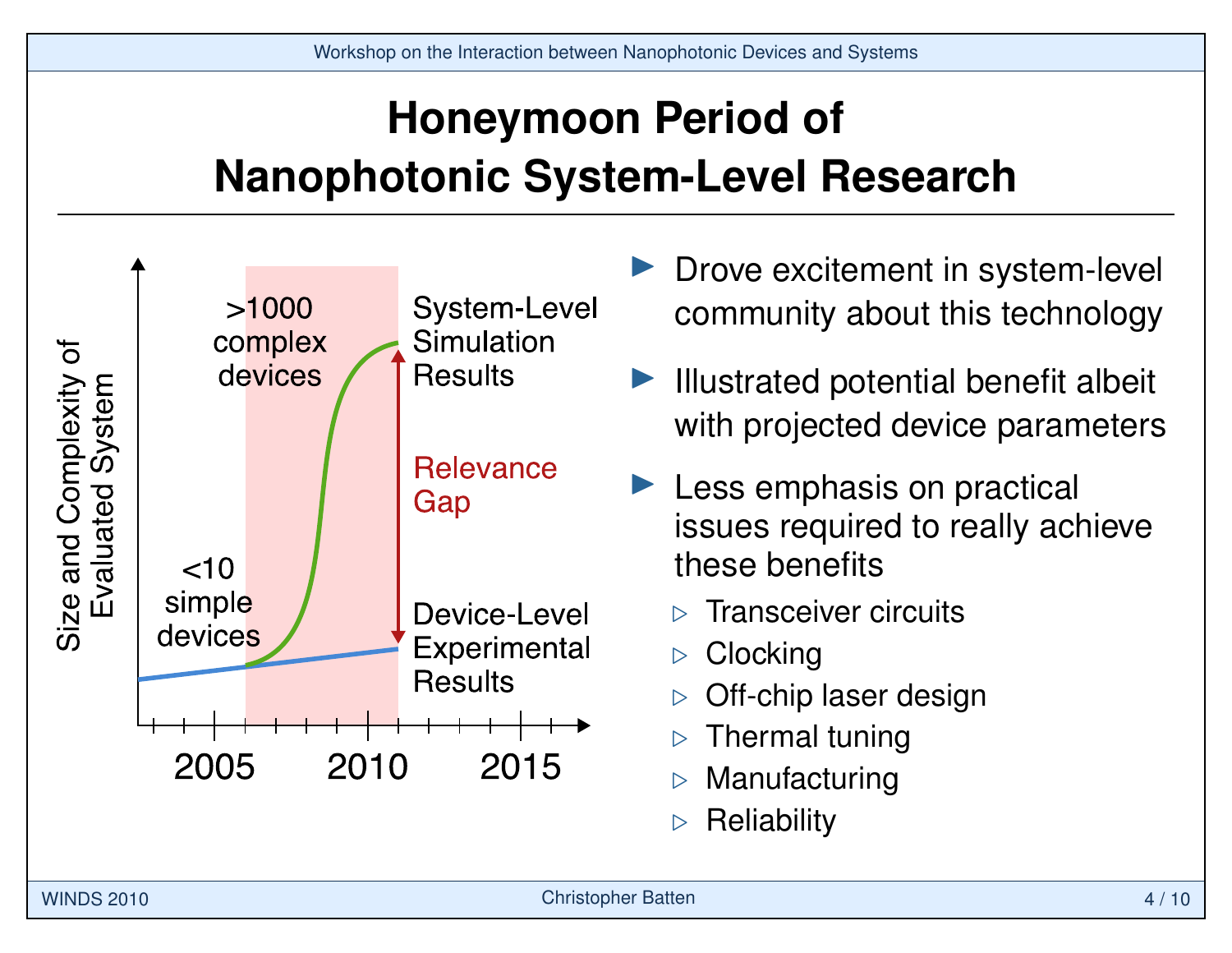### **Possible Post-Honeymoon Research Trajectories?**

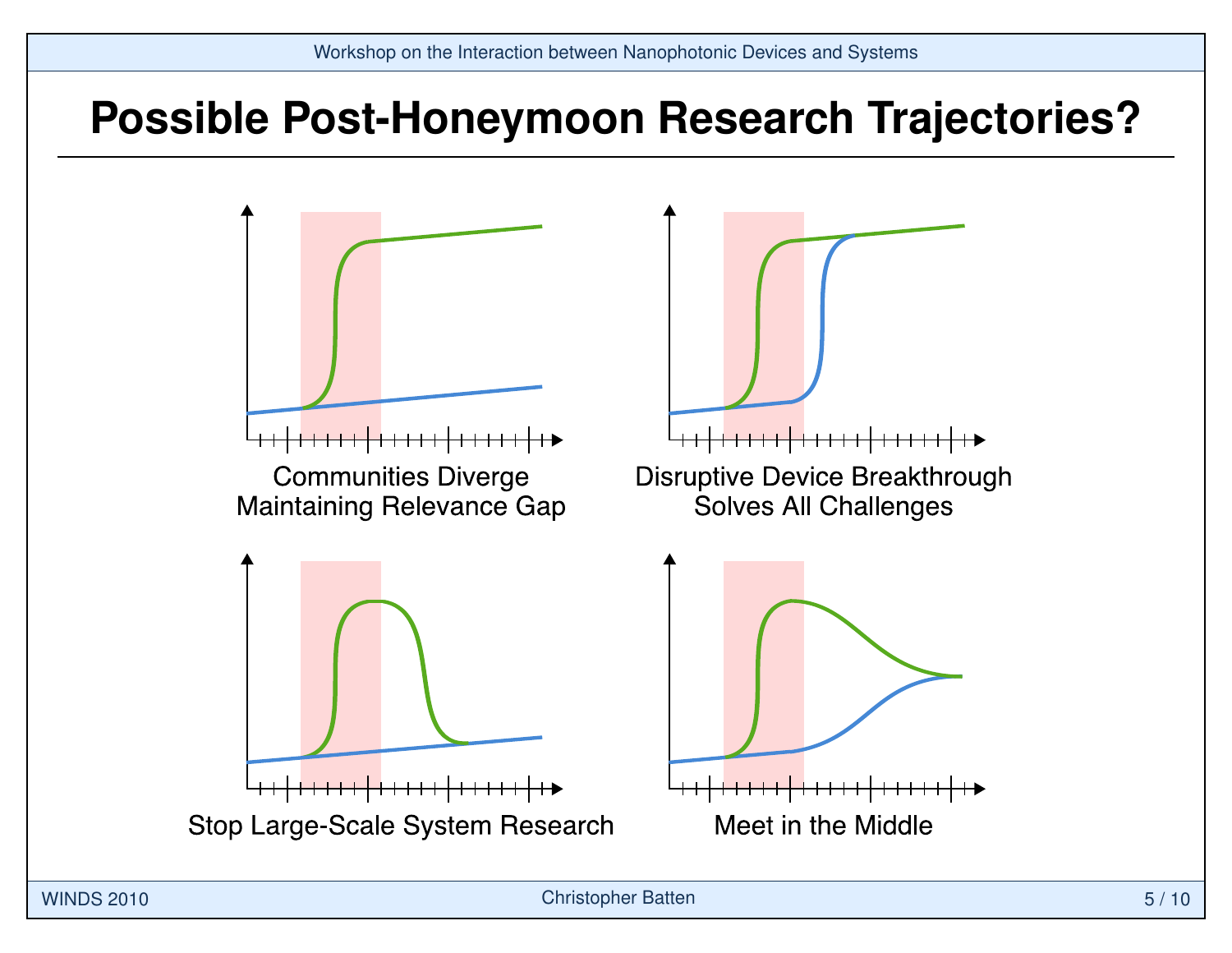### **Goal for WINDS 2010**



To begin to move beyond the honeymoon period by bringing together device-level and system-level nanophotonic researchers to talk about their work and to share their experiences with this emerging technology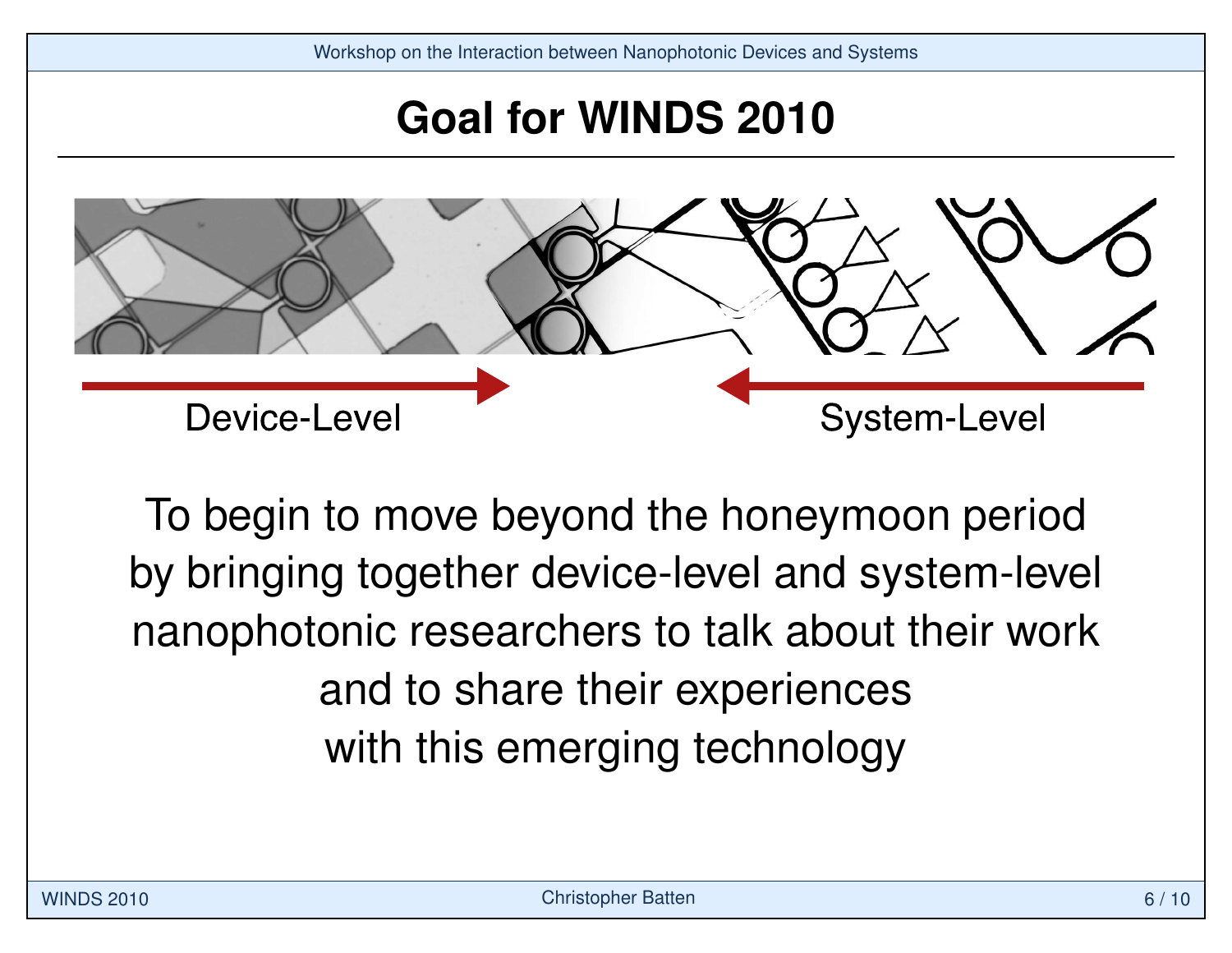## **Workshop Agenda: Morning Sessions**

#### I **9:00 – 10:00 am : Invited Tutorials**

- . *Microphotonics for Next Generation Computers* Michael Watts (MIT)
- . *Designing Nanophotonic Interconnection Networks* Christopher Batten (Cornell)

#### I **10:30 – 12:00 am : Invited Talks**

- . *Future State-of-the-Art Electrical Interconnect* Byungsub Kim (Intel)
- . *Scaling and Designing Nanomodulators for Chip-Level Integration* Sasikanth Manipatruni (GE Global Research)
- . *Keynote: The Oracle Macrochip: Architecture and Devices* Frankie Liu and Michael O. McCracken (Oracle, Sun Labs)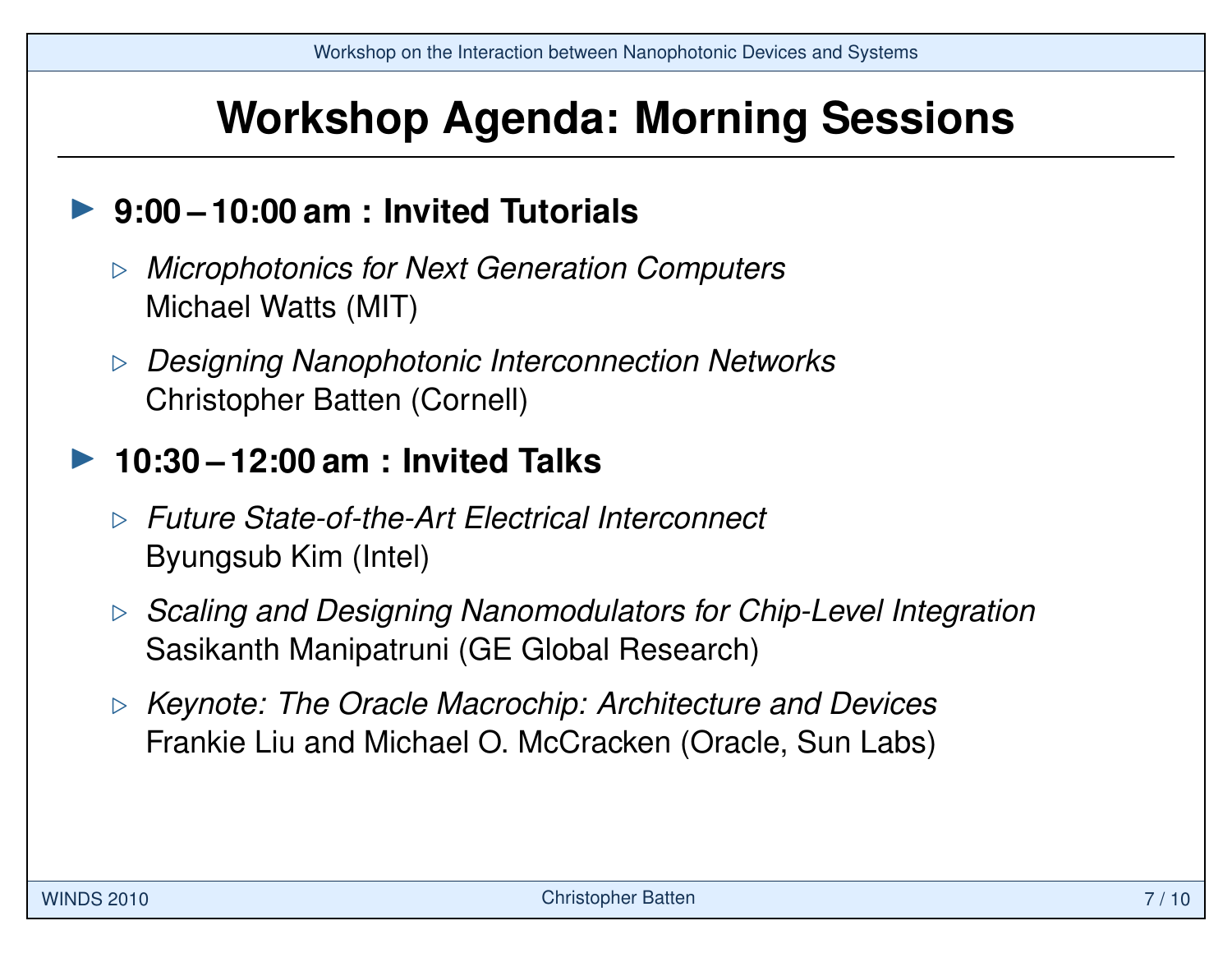### **Workshop Agenda: Afternoon Sessions**

#### I **1:30 – 2:50 pm : Early Afternoon Session**

- . *EOS: A Monolithic CMOS Photonic Platform* V. Stojanović et al. (MIT)
- . *Scalable Nanophotonic Interconnect for Cache-Coherent Multicores* R.W. Morris and A.K. Kodi (Ohio University)
- . *Device Guidelines for WDM Interconnects Using Silicon Microrings* N. Sherwood-Droz, K. Preston, J.S. Levy, and M. Lipson (Cornell)
- . *System-Level Trimming Issues in On-Chip Nanophotonic Networks* C. Nitta, M. Farrens, and V. Akella (U.C. Davis)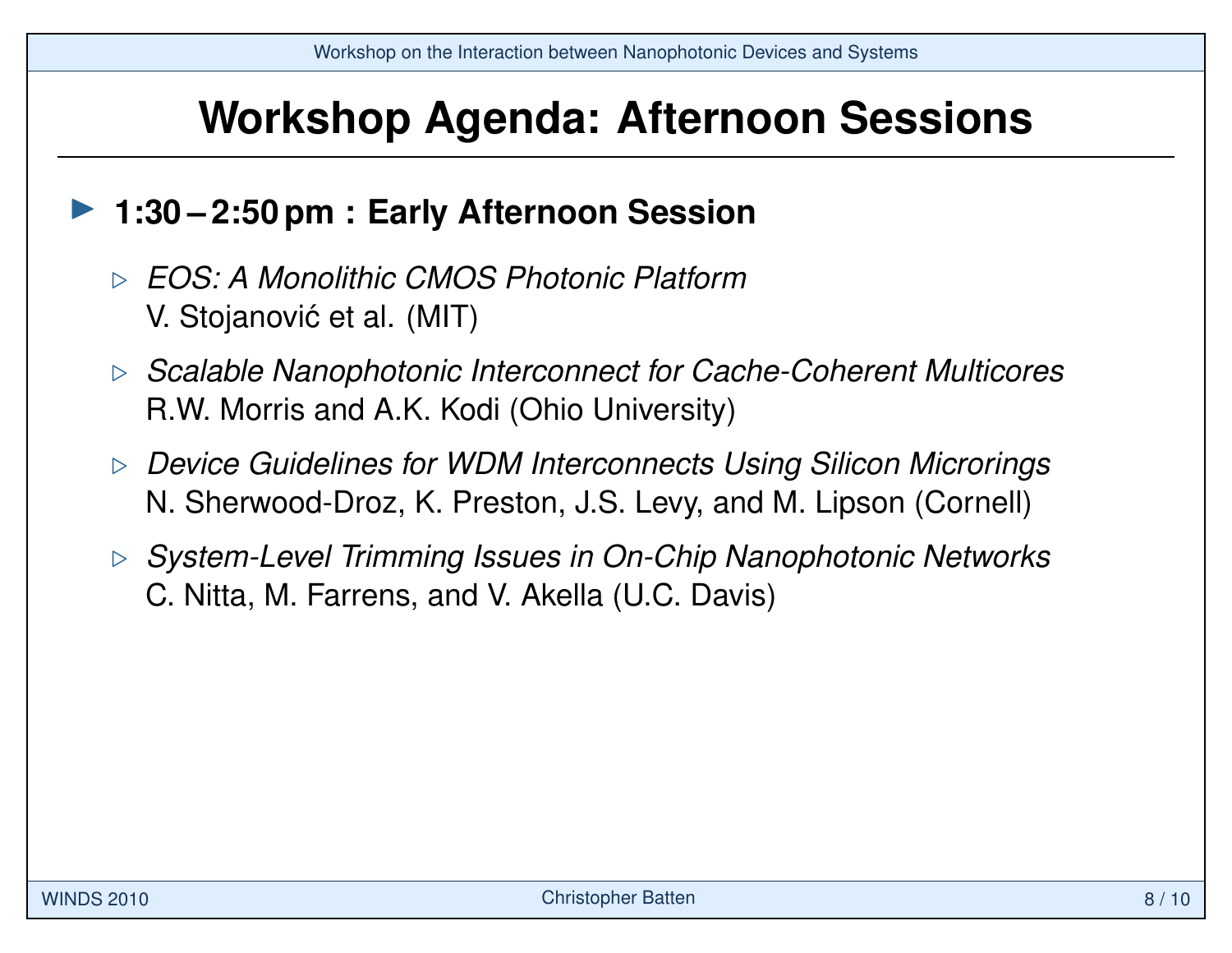### **Workshop Agenda: Afternoon Sessions**

#### ▶ 3:30 – 4:50 pm : Late Afternoon Session

- . *Initial Results of Prototyping a 3D Integrated Intra-Chip Free-Space Optical Interconnect* B. Ciftcioglu et al. (University of Rochester)
- . *Towards Chip-Scale Plasmonic Interconnects* H.M.G. Wassel et al. (UCSB/Stanford)
- . *Exploring Benefits and Designs of Optically Connected Disintegrated Processor Architecture* Y. Pan, Y. Demir, N. Hardavellas, J. Kim, and G. Memik (Northwestern/KAIST)
- . *Implementing System-in-Package with Nanophotonic Interconnect* M. Cianchetti, N. Sherwood-Droz, and C. Batten (Cornell)